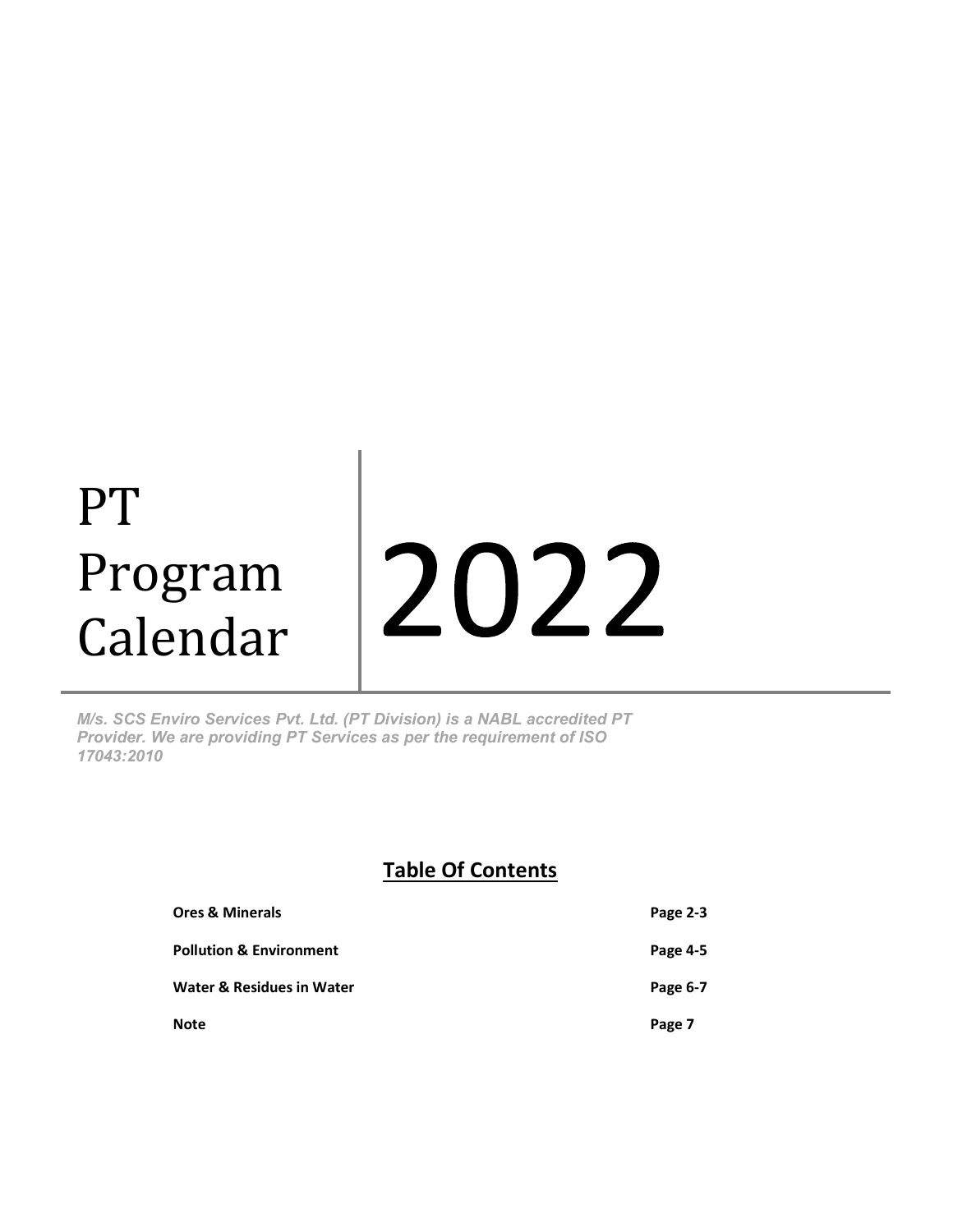#### PT DIVISION

Г

7, KESAR VIHAR, OPPOSITE KHATU SHYAMJI TEMPLE RAMNAGARIYA ROAD, JAGATPURA, JAIPUR-302017, RAJASTHAN (INDIA)



|                                           |                                                                            | PT CALENDAR FOR THE YEAR 2022     |                                            |                                                               |
|-------------------------------------------|----------------------------------------------------------------------------|-----------------------------------|--------------------------------------------|---------------------------------------------------------------|
| <b>SCHEME &amp; TEST</b><br><b>METHOD</b> | <b>PARAMETERS</b>                                                          | <b>PROGRAM CODE</b>               | <b>LAST DATE OF</b><br><b>REGISTRATION</b> | <b>PARTICIPATION</b><br><b>CHARGES</b><br>(in INR $\bar{z}$ ) |
|                                           |                                                                            | <b>Group: Ores &amp; Minerals</b> |                                            |                                                               |
|                                           | $SiO2$ , CaO, MgO,                                                         | PT / O&M / 61-A / 2022            | 8 <sup>th</sup> JAN 2022                   |                                                               |
| <b>FELDSPAR-</b><br><b>IS 9749</b>        | $Fe2O3$ , Al <sub>2</sub> O <sub>3</sub> , Na <sub>2</sub> O <sub>2</sub>  | PT / O&M / 61-B / 2022            | 10th MAY 2022                              | 5000 INR +<br>GST@ 18%                                        |
|                                           | K <sub>2</sub> O                                                           | PT / O&M / 61-C / 2022            | 12th SEP 2022                              |                                                               |
| <b>MANGANESE</b>                          | $SiO2$ , Fe <sub>2</sub> O <sub>3</sub> , Al <sub>2</sub> O <sub>3</sub> , | PT / O&M / 62-A / 2022            | 18th JAN 2022                              |                                                               |
| ORE -                                     | Mn, $MnO2$ ,<br>Phosphorous,                                               | PT / O&M / 62-B / 2022            | 20th MAY 2022                              | 8000 INR +<br>GST@ 18%                                        |
| <b>IS 1473</b>                            | Sulphur                                                                    | PT / O&M / 62-C / 2022            | 22th SEP 2022                              |                                                               |
|                                           |                                                                            | PT / O&M / 63-A / 2022            | 29th JAN 2022                              |                                                               |
| <b>LIMESTONE -</b>                        | Loss on Ignition,<br>$SiO2$ , CaO, MgO,                                    | PT / O&M / 63-B / 2022            | 31st MAY 2022                              | 5000 INR +                                                    |
| IS 1760                                   | $Fe2O3$ , Al <sub>2</sub> O <sub>3</sub> , Cl <sup>-</sup>                 | PT / O&M / 63-C / 2022            | 30th SEP 2022                              | GST@ 18%                                                      |
|                                           | Loss on Ignition,                                                          | PT / O&M / 64-A / 2022            | 31ST JAN 2022                              |                                                               |
| <b>QUARTZ ORE -</b><br><b>IS 1917</b>     | $SiO2$ , Fe <sub>2</sub> O <sub>3</sub> ,                                  | PT / O&M / 64-B / 2022            | 24th MAY 2022                              | 8000 INR +<br>GST@ 18%                                        |
|                                           | Al <sub>2</sub> O <sub>3</sub>                                             | PT / O&M / 64-C / 2022            | 26th SEP 2022                              |                                                               |
|                                           | Loss on Ignition,                                                          | PT / O&M / 65-A / 2022            | 29th MAR 2022                              |                                                               |
| <b>BAUXITE ORE -</b><br><b>IS 2000</b>    | $SiO2$ , $Fe2O3$ ,                                                         | PT / O&M / 65-B / 2022            | 25th JULY 2022                             | 8000 INR +<br>GST@ 18%                                        |
|                                           | $Al_2O_3$ , TiO <sub>2</sub>                                               | PT / O&M / 65-C / 2022            | 18th NOV 2022                              |                                                               |
|                                           | SiO <sub>2</sub> , CaO, MgO,                                               | PT / O&M / 66-A / 2022            | 26th JAN 2022                              |                                                               |
| <b>IRON ORE -</b><br><b>IS 1493</b>       | $Fe2O3$ , Al <sub>2</sub> O <sub>3</sub> , TiO <sub>2</sub> ,              | PT / O&M / 66-B / 2022            | 10th MAY 2022                              | 5000 INR +<br>GST@ 18%                                        |
|                                           | $P_2O_5$ , SO <sub>3</sub>                                                 | PT / O&M / 66-C / 2022            | 12th SEP 2022                              |                                                               |
|                                           | Loss on Ignition,                                                          | PT / O&M / 67-A / 2022            | 31ST JAN 2022                              |                                                               |
| <b>SOAPSTONE-</b>                         | $SiO2$ , CaO, MgO,<br>$Fe2O3$ , Al <sub>2</sub> O <sub>3,</sub>            | PT / O&M / 67-B / 2022            | 31st MAY 2022                              | 5000 INR +<br>GST@ 18%                                        |
| IS 10429                                  | Na <sub>2</sub> O, K <sub>2</sub> O,                                       | PT / O&M / 67-C / 2022            | 30th SEP 2022                              |                                                               |
| <b>ROCK PHOSPHATE</b><br>ORE-             | Loss on Ignition,                                                          | PT/O&M/68-A/2022                  | 23rd FEB 2022                              |                                                               |
|                                           | $SiO2$ , CaO, MgO,<br>$Fe2O3$ , Al <sub>2</sub> O <sub>3,</sub>            | PT / O&M / 68-B / 2022            | 25th JUNE 2022                             | 8000 INR +<br>GST@ 18%                                        |
| IS 11224                                  | P <sub>2</sub> O <sub>5</sub>                                              | PT / O&M / 68-C / 2022            | 18th OCT 2022                              |                                                               |
|                                           | Loss on Ignition,                                                          | PT / O&M / 69-A / 2022            | 12th JAN 2022                              |                                                               |
| <b>CLAY -</b><br><b>IS 2840</b>           | $SiO2$ , Fe <sub>2</sub> O <sub>3</sub> ,                                  | PT / O&M / 69-B / 2022            | 20th MAY 2022                              | 8000 INR +                                                    |
|                                           | $Al_2O_3$ , TiO <sub>2</sub>                                               | PT / O&M / 69-C / 2022            | 22th SEP 2022                              | GST @ 18%                                                     |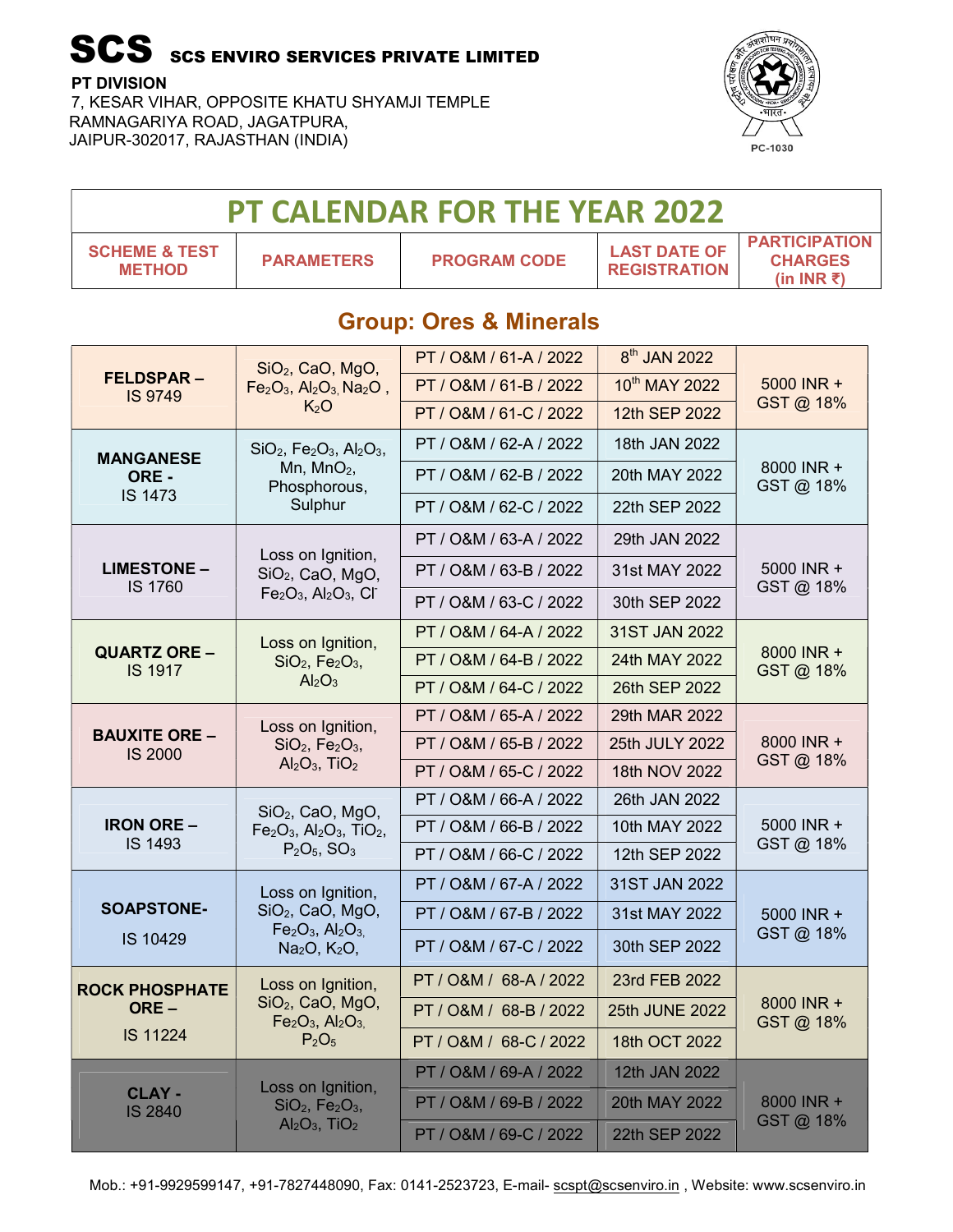PT DIVISION

7, KESAR VIHAR, OPPOSITE KHATU SHYAMJI TEMPLE RAMNAGARIYA ROAD, JAGATPURA, JAIPUR-302017, RAJASTHAN (INDIA)



| <b>PT CALENDAR FOR THE YEAR 2022</b>      |                                                |                        |                                            |                                                               |  |  |
|-------------------------------------------|------------------------------------------------|------------------------|--------------------------------------------|---------------------------------------------------------------|--|--|
| <b>SCHEME &amp; TEST</b><br><b>METHOD</b> | <b>PARAMETERS</b>                              | <b>PROGRAM CODE</b>    | <b>LAST DATE OF</b><br><b>REGISTRATION</b> | <b>PARTICIPATION</b><br><b>CHARGES</b><br>(in INR $\bar{z}$ ) |  |  |
|                                           |                                                |                        |                                            |                                                               |  |  |
|                                           | SiO <sub>2</sub> , CaO, MgO,                   | PT / O&M / 70-A / 2022 | 21st JAN 2022                              |                                                               |  |  |
| <b>DOLOMITE -</b>                         | $Fe2O$ , Al <sub>2</sub> O <sub>3</sub> , LOI, | PT / O&M / 70-B / 2022 | 10th MAY 2022                              | 5000 INR +                                                    |  |  |
| <b>IS 1760</b>                            |                                                | PT / O&M / 70-C / 2022 | 12th SEP 2022                              | GST @ 18%                                                     |  |  |

### Special COMBO Scheme's under Ores & Minerals:

|                                             | <b>Feldspar</b> - $SiO2$ ,                                                                          | PT / O&M / 61-A / 2022 | 8 <sup>th</sup> JAN 2022   |                      |
|---------------------------------------------|-----------------------------------------------------------------------------------------------------|------------------------|----------------------------|----------------------|
|                                             | CaO, MgO, $Fe2O3$ ,<br>$Al_2O_3$ , Na <sub>2</sub> O, K <sub>2</sub> O                              | PT / O&M / 61-B / 2022 | 10th MAY 2022              |                      |
| FELDSPAR +                                  | Soapstone - Loss                                                                                    | PT / O&M / 61-C / 2022 | 12th SEP 2022              | $6500 + GST$ @       |
| <b>SOAPSTONE</b>                            | on Ignition, $SiO2$ ,                                                                               | PT / O&M / 67-A / 2022 | 31 <sup>ST</sup> JAN 2022  | 18%                  |
|                                             | CaO, MgO, $Fe2O3$ ,<br>$Al_2O_3$ , Na <sub>2</sub> O, K <sub>2</sub> O                              | PT / O&M / 67-B / 2022 | 31 <sup>st</sup> MAY 2022  |                      |
|                                             |                                                                                                     | PT / O&M / 67-C / 2022 | 30th SEP 2022              |                      |
|                                             | <b>Limestone - Loss</b>                                                                             | PT / O&M / 63-A / 2022 | 29th JAN 2022              |                      |
|                                             | on Ignition, $SiO2$ ,<br>CaO, MgO, $Fe2O3$ ,<br>$Al_2O_3$ , Cl <sup>-</sup><br>Iron Ore - $SiO2$ ,  | PT / O&M / 63-B / 2022 | 31 <sup>st</sup> MAY 2022  | $6500 + GST@$<br>18% |
| LIMESTONE +                                 |                                                                                                     | PT / O&M / 63-C / 2022 | 30 <sup>th</sup> SEP 2022  |                      |
| <b>IRON ORE</b>                             |                                                                                                     | PT / O&M / 66-A / 2022 | 26 <sup>th</sup> JAN 2022  |                      |
|                                             | CaO, MgO, $Fe2O3$ ,<br>$\text{Al}_2\text{O}_3$ , TiO <sub>2</sub> , P <sub>2</sub> O <sub>5</sub> , | PT / O&M / 66-B / 2022 | 10 <sup>th</sup> MAY 2022  |                      |
|                                             | SO <sub>3</sub>                                                                                     | PT / O&M / 66-C / 2022 | 12 <sup>th</sup> SEP 2022  |                      |
|                                             | <b>Rock Phosphate</b><br>- Loss on Ignition,                                                        | PT / O&M / 68-A / 2022 | 23rd FEB 2022              |                      |
| <b>ROCK</b><br>PHOSPHATE +<br><b>QUARTZ</b> | $SiO2$ , CaO, MgO,<br>$Fe_2O_3$ , Al <sub>2</sub> O <sub>3</sub> , P <sub>2</sub> O <sub>5</sub>    | PT / O&M / 68-B / 2022 | 25 <sup>th</sup> JUNE 2022 |                      |
|                                             |                                                                                                     | PT / O&M / 68-C / 2022 | 18 <sup>th</sup> OCT 2022  | 12000 + GST @        |
|                                             | <b>Quartz - Loss on</b><br>Ignition, $SiO2$ ,                                                       | PT / O&M / 64-A / 2022 | $31^{ST}$ JAN 2022         | 18%                  |
|                                             | $Fe2O3$ , Al <sub>2</sub> O <sub>3</sub>                                                            | PT / O&M / 64-B / 2022 | 24th MAY 2022              |                      |
|                                             |                                                                                                     | PT / O&M / 64-C / 2022 | 26th SEP 2022              |                      |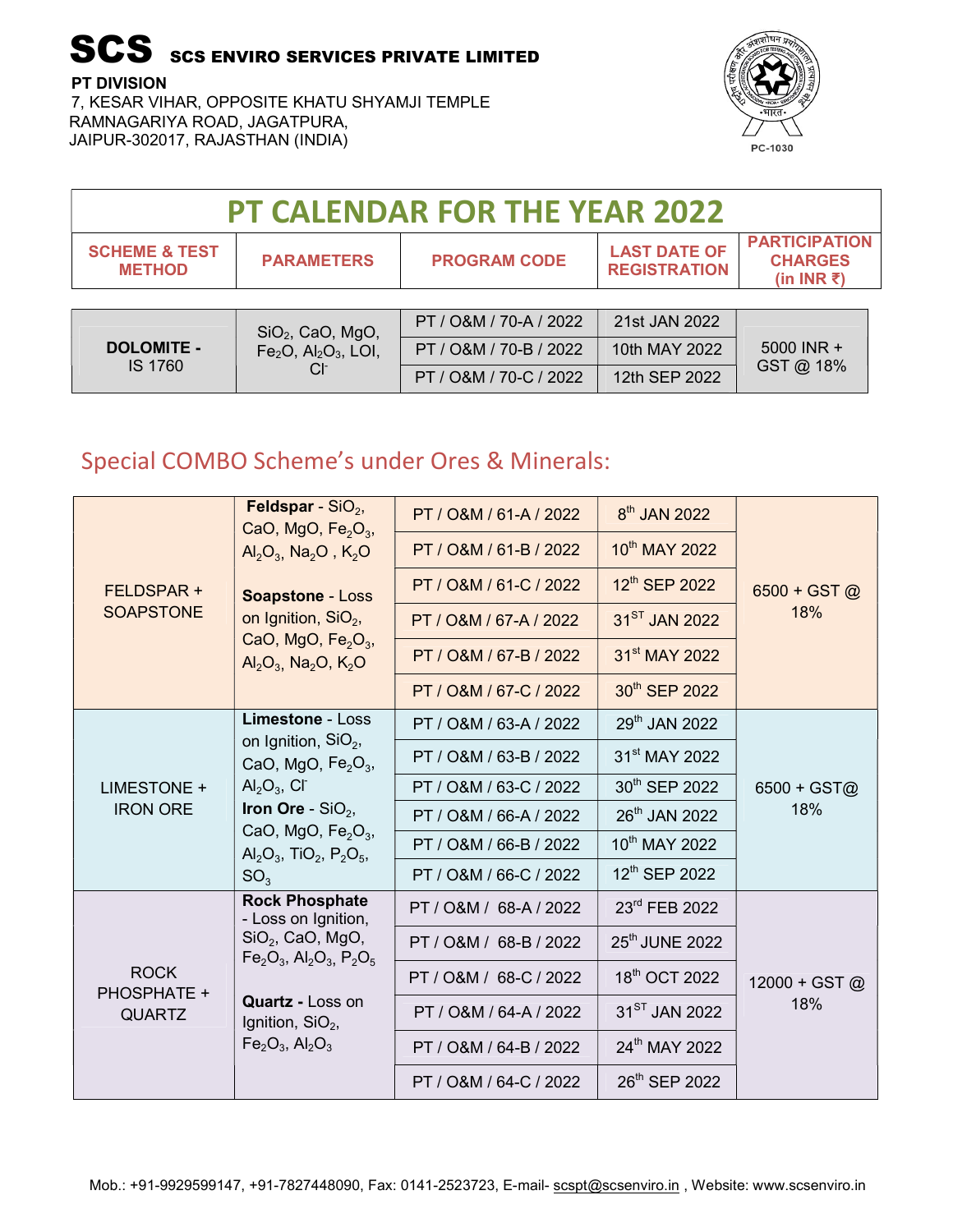PT DIVISION

7, KESAR VIHAR, OPPOSITE KHATU SHYAMJI TEMPLE RAMNAGARIYA ROAD, JAGATPURA, JAIPUR-302017, RAJASTHAN (INDIA)



| <b>PT CALENDAR FOR THE YEAR 2022</b>      |                   |                     |                                            |                                                               |  |  |
|-------------------------------------------|-------------------|---------------------|--------------------------------------------|---------------------------------------------------------------|--|--|
| <b>SCHEME &amp; TEST</b><br><b>METHOD</b> | <b>PARAMETERS</b> | <b>PROGRAM CODE</b> | <b>LAST DATE OF</b><br><b>REGISTRATION</b> | <b>PARTICIPATION</b><br><b>CHARGES</b><br>(in INR $\bar{z}$ ) |  |  |

#### Group: Pollution & Environment

|                                                              | Organic Carbon,<br>Organic Matter, pH,<br>Electric<br>Conductivity,        | PT / SOIL / 71-A / 2022 | 18 <sup>th</sup> FEB 2022  |                        |
|--------------------------------------------------------------|----------------------------------------------------------------------------|-------------------------|----------------------------|------------------------|
| SOIL-<br>Any Validated Method/<br><b>Instrumental Method</b> | <b>Total Soluble</b><br>Sulphate, Available<br>Calcium as Ca,<br>Available | PT / SOIL / 71-B / 2022 | 25 <sup>th</sup> JUNE 2022 | 5500 INR +<br>GST@ 18% |
|                                                              | Magnesium as Mg,<br>Iron as Fe, Zinc as<br>Zn                              | PT / SOIL / 71-C / 2022 | 18 <sup>th</sup> OCT 2022  |                        |
|                                                              | <b>Total Soluble</b><br>Chlorides, Available<br>Phosphorous,               | PT / SOIL / 72-A / 2022 | 06 <sup>th</sup> MAR 2022  |                        |
| SOIL-<br>Any Validated Method/<br><b>Instrumental Method</b> | Fluoride as F<br>Sodium, Potassium,                                        | PT / SOIL / 72-B / 2022 | 14th JULY 2022             | 5500 INR +<br>GST@ 18% |
|                                                              | Total Nitrogen as N,<br><b>Calcium Carbonate</b><br>as $CaCO3$             | PT / SOIL / 72-C / 2022 | 22 <sup>nd</sup> NOV 2022  |                        |
|                                                              | Sulphate as $SO_4$ ,<br>Fluoride as F,                                     | PT/ WW / 73-A / 2022    | 15th FEB 2022              |                        |
| <b>Waste Water-</b><br>(General Analytes)                    | Nitrate as $NO3$ ,<br>Phosphate as $PO4$ ,                                 | PT/ WW / 73-B / 2022    | 10th MAY 2022              | 5500 INR +             |
| <b>APHA /IS Methods</b>                                      | Sodium as Na,<br>Potassium as K,                                           | PT/ WW / 73-C / 2022    | 08 <sup>th</sup> AUG 2022  | GST@ 18%               |
|                                                              | <b>Total Solids</b>                                                        | PT/ WW / 73-D / 2022    | 12 <sup>th</sup> NOV 2022  |                        |
| <b>Waste Water-</b>                                          | Cyanide (CN <sup>-</sup> )                                                 | PT / WW / 74-A / 2022   | 28 <sup>th</sup> MAR 2022  | 8000 INR +             |
| <b>APHA /IS Methods</b>                                      |                                                                            | PT / WW / 74-B / 2022   | 10th OCT 2022              | GST@ 18%               |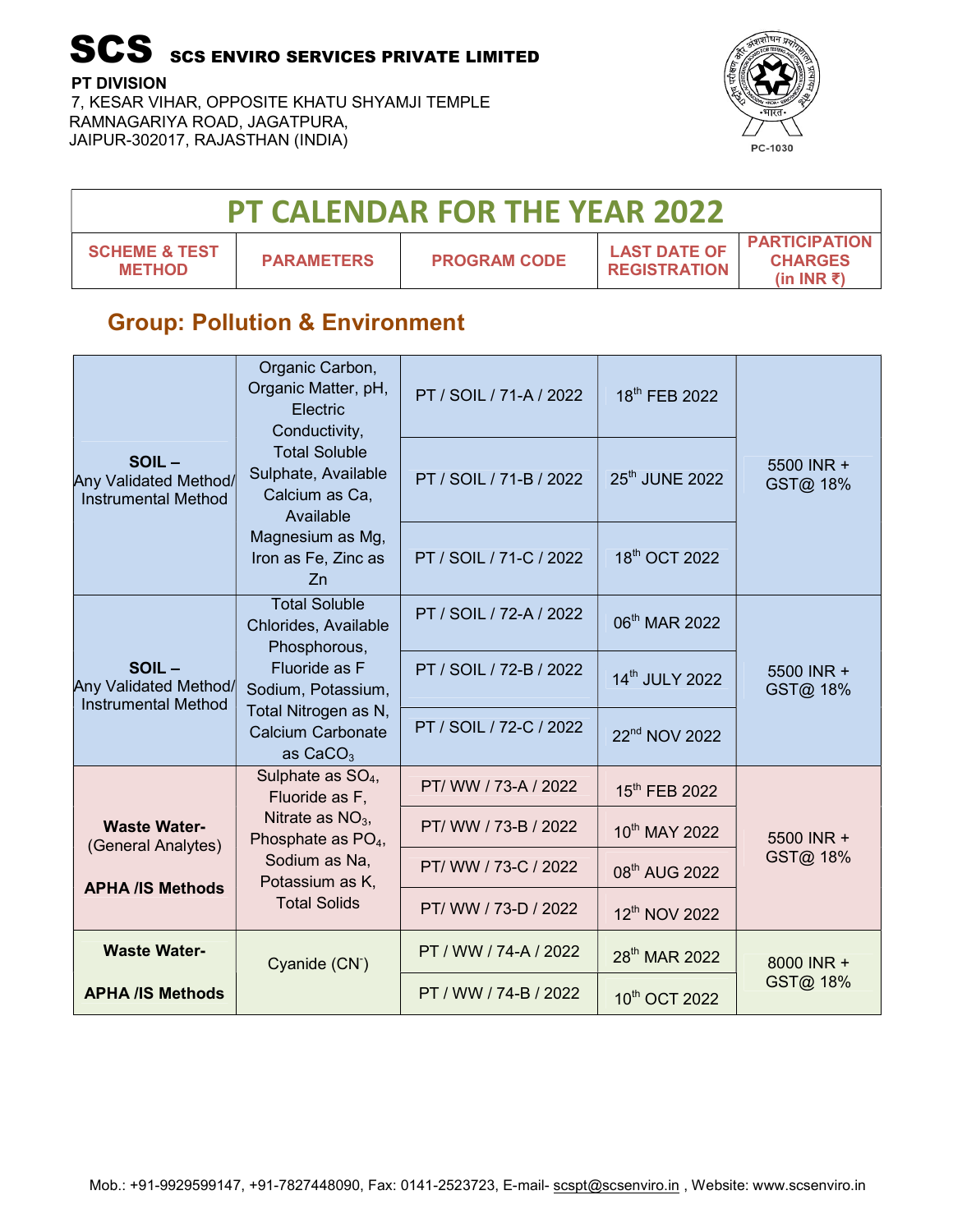PT DIVISION

7, KESAR VIHAR, OPPOSITE KHATU SHYAMJI TEMPLE RAMNAGARIYA ROAD, JAGATPURA, JAIPUR-302017, RAJASTHAN (INDIA)



| <b>PT CALENDAR FOR THE YEAR 2022</b>      |                   |                     |                                            |                                                                  |  |  |
|-------------------------------------------|-------------------|---------------------|--------------------------------------------|------------------------------------------------------------------|--|--|
| <b>SCHEME &amp; TEST</b><br><b>METHOD</b> | <b>PARAMETERS</b> | <b>PROGRAM CODE</b> | <b>LAST DATE OF</b><br><b>REGISTRATION</b> | <b>PARTICIPATION</b><br><b>CHARGES</b><br>(in INR $\bar{\tau}$ ) |  |  |

|                                              | Copper as Cu, Iron as                                                                                        | PT / WW / 75-A / 2022 | 28 <sup>th</sup> JAN 2022 |            |
|----------------------------------------------|--------------------------------------------------------------------------------------------------------------|-----------------------|---------------------------|------------|
| <b>Waste Water I</b><br>(Heavy Metals)       | Fe, Manganese as Mn,<br>Nickel as Ni, Chromium                                                               | PT / WW / 75-B / 2022 | 08 <sup>th</sup> APR 2022 | 6000 INR + |
| <b>APHA/IS</b><br><b>Methods</b>             | as Cr, Zinc as Zn,<br>Cobalt as Co, Boron as<br>B, Antimony as Sb                                            | PT / WW / 75-C / 2022 | 19th JULY 2022            | GST@ 18%   |
|                                              |                                                                                                              | PT / WW / 75-D / 2022 | 26th OCT 2022             |            |
|                                              | Arsenic as As,<br>Cadmium as Cd,                                                                             | PT / WW / 76-A / 2022 | 10 <sup>th</sup> MAR 2022 |            |
| <b>Waste Water II</b><br>(Heavy Metals)      | Mercury as Hg,<br>Molybdenum as Mo,                                                                          | PT / WW / 76-B / 2022 | 13th JUNE 2022            | 5500 INR + |
| <b>APHA /IS</b>                              | Silver as Ag, Aluminium<br>as Al, Lead as Pb,<br>Selenium as Se                                              | PT / WW / 76-C / 2022 | 17 <sup>th</sup> SEP 2022 | GST@ 18%   |
| <b>Methods</b>                               |                                                                                                              | PT / WW / 76-D / 2022 | 09th DEC 2022             |            |
|                                              | Calcium as Ca,<br>Magnesium as Mg,                                                                           | PT / WW / 77-A / 2022 | 10th MAR 2022             |            |
| <b>Waste Water-</b><br>(General<br>Analytes) | <b>Electric Conductivity,</b><br><b>Total Alkalinity as</b><br>$CaCO3$ ,<br>TDS,<br><b>Total Hardness as</b> | PT / WW / 77-B / 2022 | 12th JUNE 2022            | 5000 INR + |
| <b>APHA IS</b><br><b>Methods</b>             |                                                                                                              | PT / WW / 77-C / 2022 | 19th SEP 2022             | GST@ 18%   |
|                                              | $CaCO3$ ,<br>pH, Chlorides as Cl                                                                             | PT / WW / 77-D / 2022 | 23th DEC 2022             |            |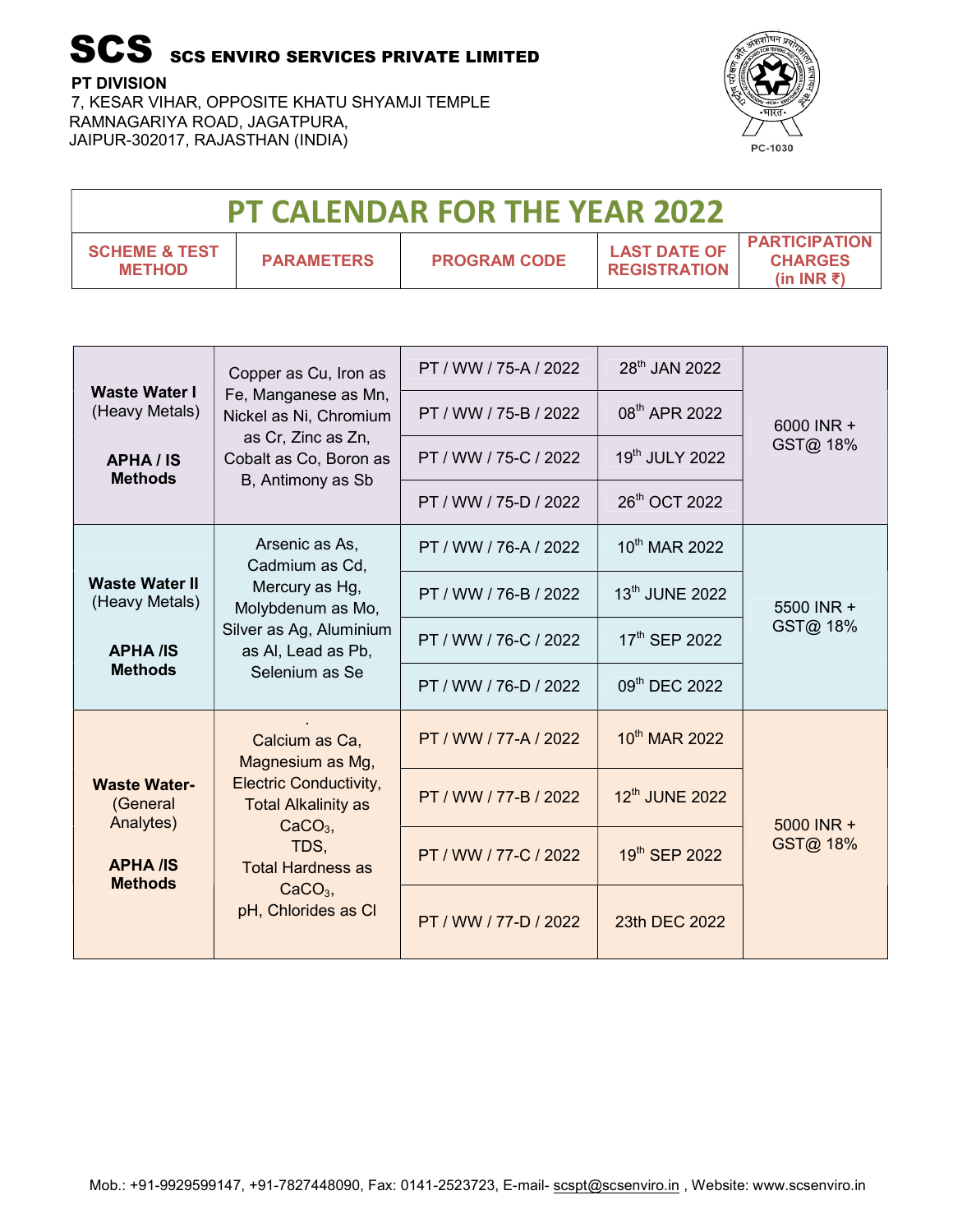PT DIVISION

7, KESAR VIHAR, OPPOSITE KHATU SHYAMJI TEMPLE RAMNAGARIYA ROAD, JAGATPURA, JAIPUR-302017, RAJASTHAN (INDIA)



| <b>PT CALENDAR FOR THE YEAR 2022</b>      |                   |                     |                                            |                                                               |  |  |
|-------------------------------------------|-------------------|---------------------|--------------------------------------------|---------------------------------------------------------------|--|--|
| <b>SCHEME &amp; TEST</b><br><b>METHOD</b> | <b>PARAMETERS</b> | <b>PROGRAM CODE</b> | <b>LAST DATE OF</b><br><b>REGISTRATION</b> | <b>PARTICIPATION</b><br><b>CHARGES</b><br>(in INR $\bar{z}$ ) |  |  |

#### Group: Water and Residues in Water

| <b>Water-1</b>                                     | Calcium as Ca,<br>Magnesium as Mg,                                                                                                   | PT / WATER / 78-A /<br>2022 | 14th MAR 2022             |                        |
|----------------------------------------------------|--------------------------------------------------------------------------------------------------------------------------------------|-----------------------------|---------------------------|------------------------|
| (General<br>Analytes)                              | Electric Conductivity,<br><b>Total Alkalinity as</b>                                                                                 | PT / WATER / 78-B /<br>2022 | 08th JUNE 2022            | 3500 INR +             |
| <b>APHA/IS</b>                                     | CaCO <sub>3</sub> , TDS, Total<br>Hardness as CaCO <sub>3</sub> ,                                                                    | PT / WATER / 78-C /<br>2022 | 22 <sup>nd</sup> SEP 2022 | GST@ 18%               |
| <b>Methods</b>                                     | pH, Chloride as Cl,<br>Turbidity                                                                                                     | PT / WATER / 78-D /<br>2022 | 19th DEC 2022             |                        |
| <b>Water-II</b>                                    | Sulphate as $SO_4$ ,<br>Fluoride as F, Boron as                                                                                      | PT / WATER / 79-A /<br>2022 | 18 <sup>th</sup> MAR 2022 |                        |
| (General<br>Analytes)                              | $B$ , Nitrate as $NO3$ , Total<br>Alkalinity as CaCO <sub>3</sub> ,                                                                  | PT / WATER / 79-B /<br>2022 | 06th JUNE 2022            | 5000 INR +             |
| <b>APHA/IS</b>                                     | Inorganic Matter,<br>Organic Matter,<br>Phosphate as $PO4$ ,                                                                         | PT / WATER / 79-C /<br>2022 | 12th SEP 2022             | GST@ 18%               |
| <b>Methods</b>                                     | <b>Total Solids</b>                                                                                                                  | PT / WATER / 79-D /<br>2022 | 22 <sup>nd</sup> DEC 2022 |                        |
|                                                    | Chlorides as CI,<br>Inorganic matter,<br>Organic matter,<br>pH,                                                                      | PT / WATER / 80-A /<br>2022 | 17 <sup>TH</sup> FEB 2022 |                        |
| <b>Construction</b><br><b>Water</b><br>IS 456/3025 | Sulphates,<br>Acidity (Volume of 0.02<br>N NaOH required to<br>neutralize 100ml sample                                               | PT / WATER / 80-B /<br>2022 | 25th JUNE 2022            | 3500 INR +<br>GST@ 18% |
|                                                    | of water),<br>Alkalinity (Volume of<br>$0.02$ N $H2SO4$ required<br>to neutralize 100ml<br>sample of water), Total<br>Soluble Matter | PT / WATER / 80-C /<br>2022 | 08th OCT 2022             |                        |
| <b>Water III</b>                                   | Copper as Cu, Iron as                                                                                                                | PT / WATER / 81-A /<br>2022 | 24th JAN 2022             |                        |
| (Heavy Metals)                                     | Fe, Manganese as Mn,<br>Nickel as Ni, Chromium                                                                                       | PT / WATER / 81-B /<br>2022 | 06th MAY 2022             | 5500 INR +<br>GST@ 18% |
| <b>APHA/IS</b><br><b>Methods</b>                   | as Cr, Zinc as Zn,<br>Cobalt as Co, Antimony<br>as Sb                                                                                | PT / WATER / 81-C /<br>2022 | 12th SEP 2022             |                        |

Mob.: +91-9929599147, +91-7827448090, Fax: 0141-2523723, E-mail- scspt@scsenviro.in , Website: www.scsenviro.in